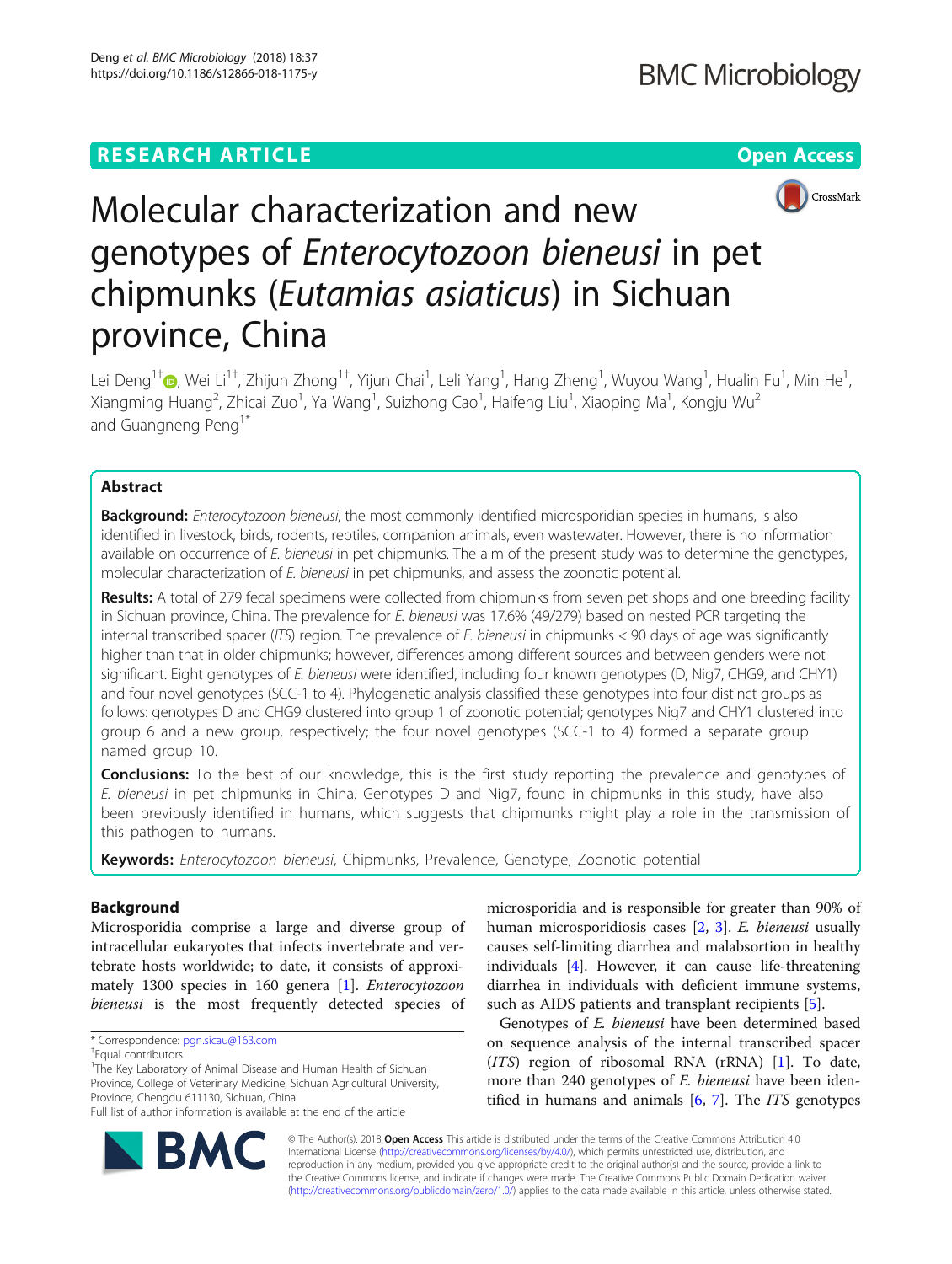<span id="page-1-0"></span>of E. bieneusi have been divided into nine different groups based on phylogenetic analyses [\[8\]](#page-5-0). Group 1, considered zoonotic, is frequently identified in humans and animals [[9\]](#page-5-0). In contrast, the remaining groups (groups 2–9) are considered host-adapted groups and have no significant public health importance [[10](#page-5-0), [11\]](#page-5-0).

In China, E. bieneusi has been reported in humans, livestock, companion animals, and wastewater, and some genotypes of this species have been identified in both humans and animals [[10](#page-5-0), [12,](#page-5-0) [13](#page-5-0)]. Chipmunks (Eutamias asiaticus) have become popular in China as companion animals. However, there is no epidemiological information regarding the prevalence of E. bieneusi in chipmunks. The aim of this study was to determine the prevalence and genotypes of E. bieneusi in chipmunks, as well as to assess the zoonotic potential of this organism as it relates to pet chipmunks and humans.

## Method

#### Collection of specimens

A total of 279 fecal specimens were obtained from chipmunks between March 2016 and April 2017 from seven pet shops and one breeding facility in Sichuan province, southwestern China (Table 1). The fecal samples were collected from the bottom of cages after defecation and then immediately placed into individual 30-mL sterile containers. All the fecal samples were taken to the laboratory in a cooler with ice packs within 24 h. All the chipmunks were in apparently good health at the time sampling and the age, gender and source was also recorded at the same time.

### DNA extraction and PCR amplification

All the fecal specimens were washed three times by centrifugation at 1500 g for 10 min with distilled water. Genomic DNA was extracted from approximately 200 mg of each processed fecal specimen using the E.Z. N.A.R® Stool DNA kit (Omega Biotek Inc., Norcross,

USA) according to the manufacturer's recommended instructions. The extracted DNA was stored at − 20 °C until molecular analysis.

E. bieneusi was determined by nested PCR amplification of a 392-bp fragment, containing the entire ITS (243 bp) and the portions of the flanking large and small subunits of the rRNA gene. The primers and cycling conditions in nested PCR were used as previously described by Sulaiman et al. [\[14\]](#page-5-0). TaKaRa Taq™ DNA Polymerase (TaKaRa Bio, Otsu, Japan) was used for PCR amplifications. A negative control with no DNA added was included in all the PCR tests. The secondary PCR products were examined by agarose gel electrophoresis and visualized after ethidium bromide staining.

## Sequence and phylogenetic analyses

All amplified products were sequenced by Life Technologies (Guangzhou, China) using a BigDye® Terminator v3.1 cycle sequencing kit on an ABI 3730 DNA Analyzer (Applied Biosystems, Foster City, CA). Nucleotide sequence accuracy was confirmed by sequencing of two separate PCR products. The obtained sequences in this study were aligned with reference sequences downloaded from GenBank using the program ClustalX 2.0 (<http://www.clustal.org/>) to determine the genotypes. The genotypes from this study were compared with previously published E. bieneusi ITS genotypes using a neighbor-joining analysis of the aligned E. bieneusi sequences implemented in the program Mega 6 [\(http://](http://www.megasoftware.net) [www.megasoftware.net/](http://www.megasoftware.net)), and a bootstrap analysis with 1000 replicates was performed to assess the robustness of clusters.

### Statistical analysis

Differences in infection rates were compared using the chi-square test and difference was considered significant when  $p < 0.05$ . The analysis was done using SPSS version 17.0 (SPSS Inc., Chicago, IL USA).

| <b>Table 1</b> Prevalence and genotypes of E, bieneusi in pet chipmunks from different sources in Southwestern China |  |  |  |  |
|----------------------------------------------------------------------------------------------------------------------|--|--|--|--|
|                                                                                                                      |  |  |  |  |

|                   | $\sim$         |                     |                                                                                      |
|-------------------|----------------|---------------------|--------------------------------------------------------------------------------------|
| Source            | No. of animals | No. of positive (%) | Genotypes (n)                                                                        |
| Pet shop1         | 24             | 7(29.2%)            | D (2); CHG9 (1); SCC-1 (4)                                                           |
| Pet shop2         | 30             | 4 (13.3%)           | $SCC-1$ (4)                                                                          |
| Pet shop3         | 28             | 6(21.4%)            | D (1); CHY1 (2); SCC-3 (3)                                                           |
| Pet shop4         | 14             | 2(14.3%)            | $SCC-3(2)$                                                                           |
| Pet shop5         | 19             | 6(31.6%)            | Nig7 (2); SCC-2 (4)                                                                  |
| Pet shop6         | 35             | $6(17.1\%)$         | CHG9 (1); SCC-2 (5)                                                                  |
| Pet shop7         | 26             | 5 (19.2%)           | $SCC-1(5)$                                                                           |
| Breeding facility | 103            | 13 (12.6%)          | D (3); Nig 7 (2); CHY1 (3); SCC-1 (4); SCC-4 (1)                                     |
| Total             | 279            | 49 (17.6%)          | D (6); Nig 7 (4); CHG9 (2); CHY1 (5); SCC-1 (17);<br>SCC-2 (9); SCC-3 (5); SCC-4 (1) |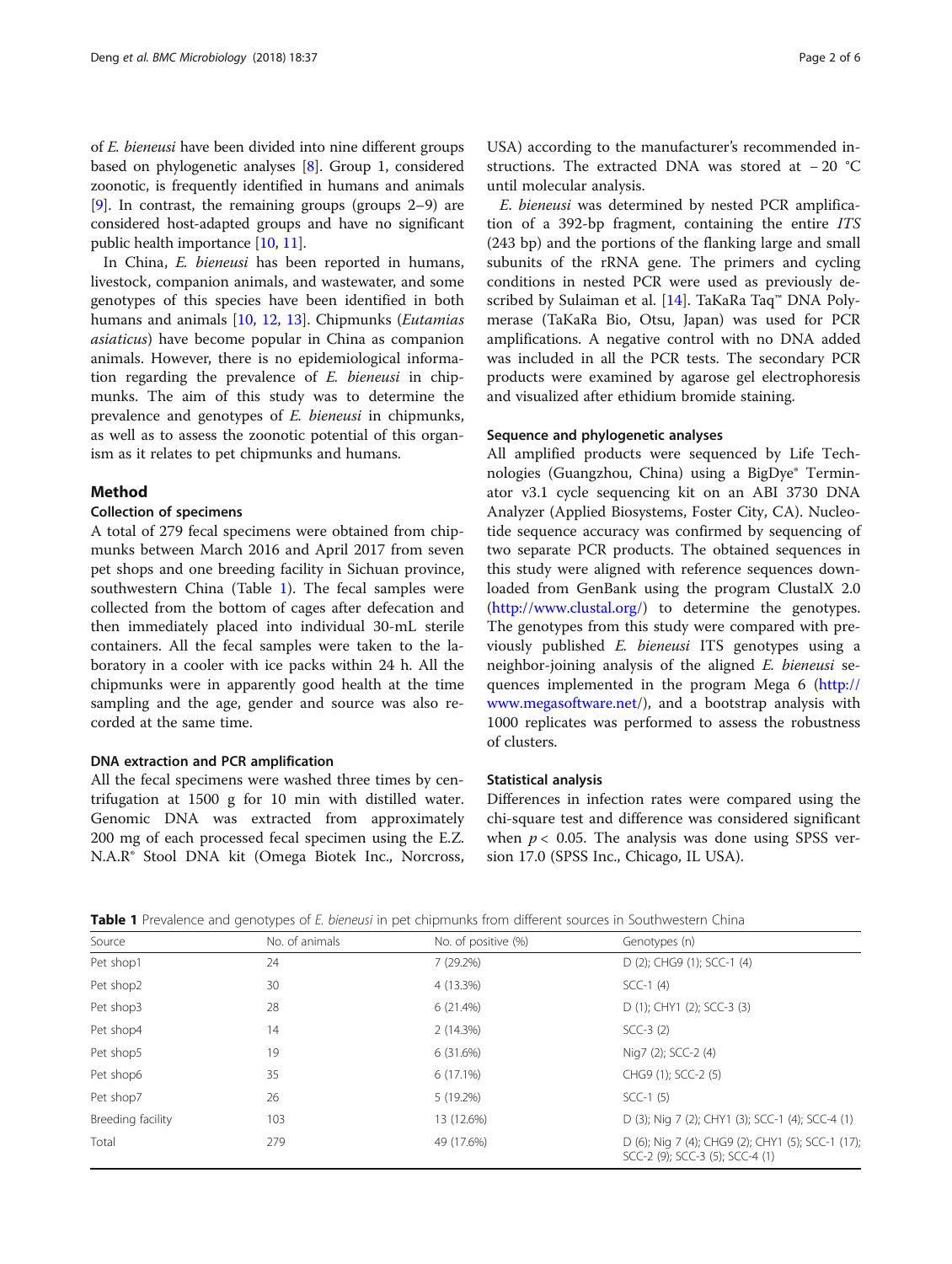Table 2 Prevalence and genotypes of E. bieneusi in pet chipmunks by age and gender

| Group        | No. of animals | No. of positive | Infection rate |
|--------------|----------------|-----------------|----------------|
| Age          |                |                 |                |
| $< 90$ days  | 146            | 35              | 24.0%          |
| 90-270 days  | 53             | 8               | 15.1%          |
| $> 270$ days | 80             | 6               | 7.5%           |
| Sex          |                |                 |                |
| Male         | 125            | 19              | 15.2%          |
| Female       | 154            | 30              | 19.5%          |

## Results

## Prevalence of E. bieneusi in chipmunks

Of the 279 fecal samples examined for E. bieneusi by PCR amplification of the ITS gene, 49 (17.6%) were positive. All tested pet shops have E. bieneusi infection, and infection rates ranged from 12.6 to 31.6% (Table [1](#page-1-0)). The highest infection rate was observed in pet shop 5 (31.6%, 6/19), and it was apparently higher than that in other pet shops, but the difference was not significant ( $P > 0.05$ ). Infection rates of E. bieneusi in chipmunks of different ages and sexes are shown in Table 2. The highest prevalence of E. bieneusi was observed in chipmunks < 90 days of age (24%, 35/ 146), followed by that in 90–270-day-old chipmunks (15.1%, 8/53), and in > 270-day-old chipmunks (7.5%, 6/80); the differences among these groups was significant ( $P < 0.05$ ). The prevalence of *E. bieneusi* was also higher in females (19.5%) than in males (15.2%), but the difference was not significant  $(P > 0.05)$ .

## Genotype distribution and genetic characterization of E. bieneusi in chipmunks

Eight genotypes were identified in the present study by sequence analysis of the ITS gene of 49 E. bieneusi-positive fecal specimens; these genotypes included four known genotypes (D, Nig7, CHG9, and CHY1) and four novel genotypes named SCC-1 to SCC-4. Among these genotypes, genotype SCC-1 was the most prevalent (34. 7%, 17/49), followed by SCC-2 (18.4%, 9/49), and D (12. 2%, 6/49). Five genotypes were identified in the breeding facility, including two known zoonotic genotypes, D and Nig7.

A high degree of genetic polymorphism was observed among the novel genotypes. The base variation of the novel genotypes within the 243 bp of the ITS sequence is presented in Fig. 1.

### Phylogenetic analysis

Phylogenetic analysis, using the neighbor-joining method based on the ITS sequences of E. bieneusi, showed that all positive samples found in the present study belonged to four groups. Genotypes D and CHG9 clustered into group 1 and were further classified into subgroups 1a and 1f, respectively (Fig. [2\)](#page-3-0). Genotype Nig7 clustered into group 6, and genotype CHY1 was classified as a new cluster. The four novel genotypes (SCC-1 to 4) were separated into a new group, named group 10.

|                                                                                                                                                       |  |  |  |  |  |  |  |  |  |  |  |                     |  |  |  |  |  |  |  |  |  |  |  |  |  |  |  |  |                                                                                                                                             |  |  |  | 11111111112222222233333333344444444455555555566666666677777777788                                                                                                                                                                                                                                                                                                           |  |
|-------------------------------------------------------------------------------------------------------------------------------------------------------|--|--|--|--|--|--|--|--|--|--|--|---------------------|--|--|--|--|--|--|--|--|--|--|--|--|--|--|--|--|---------------------------------------------------------------------------------------------------------------------------------------------|--|--|--|-----------------------------------------------------------------------------------------------------------------------------------------------------------------------------------------------------------------------------------------------------------------------------------------------------------------------------------------------------------------------------|--|
|                                                                                                                                                       |  |  |  |  |  |  |  |  |  |  |  |                     |  |  |  |  |  |  |  |  |  |  |  |  |  |  |  |  | 1 2 3 4 5 6 7 8 9 0 1 2 3 4 5 6 7 8 9 0 1 2 3 4 5 6 7 8 9 0 1 2 3 4 5 6 7 8 9 0 1 2 3 4 5 6 7 8 9 0 1 2 3 4 5 6 7 8 9 0 1 2 3 4 5 6 7 8 9 0 |  |  |  |                                                                                                                                                                                                                                                                                                                                                                             |  |
| D                                                                                                                                                     |  |  |  |  |  |  |  |  |  |  |  |                     |  |  |  |  |  |  |  |  |  |  |  |  |  |  |  |  |                                                                                                                                             |  |  |  |                                                                                                                                                                                                                                                                                                                                                                             |  |
| Nig7                                                                                                                                                  |  |  |  |  |  |  |  |  |  |  |  |                     |  |  |  |  |  |  |  |  |  |  |  |  |  |  |  |  |                                                                                                                                             |  |  |  |                                                                                                                                                                                                                                                                                                                                                                             |  |
| CHG <sub>9</sub>                                                                                                                                      |  |  |  |  |  |  |  |  |  |  |  |                     |  |  |  |  |  |  |  |  |  |  |  |  |  |  |  |  |                                                                                                                                             |  |  |  |                                                                                                                                                                                                                                                                                                                                                                             |  |
| CHY1                                                                                                                                                  |  |  |  |  |  |  |  |  |  |  |  |                     |  |  |  |  |  |  |  |  |  |  |  |  |  |  |  |  |                                                                                                                                             |  |  |  |                                                                                                                                                                                                                                                                                                                                                                             |  |
| SCC-1                                                                                                                                                 |  |  |  |  |  |  |  |  |  |  |  |                     |  |  |  |  |  |  |  |  |  |  |  |  |  |  |  |  |                                                                                                                                             |  |  |  |                                                                                                                                                                                                                                                                                                                                                                             |  |
| SCC-2                                                                                                                                                 |  |  |  |  |  |  |  |  |  |  |  |                     |  |  |  |  |  |  |  |  |  |  |  |  |  |  |  |  |                                                                                                                                             |  |  |  |                                                                                                                                                                                                                                                                                                                                                                             |  |
| SCC-3<br>SCC-4                                                                                                                                        |  |  |  |  |  |  |  |  |  |  |  |                     |  |  |  |  |  |  |  |  |  |  |  |  |  |  |  |  |                                                                                                                                             |  |  |  |                                                                                                                                                                                                                                                                                                                                                                             |  |
|                                                                                                                                                       |  |  |  |  |  |  |  |  |  |  |  |                     |  |  |  |  |  |  |  |  |  |  |  |  |  |  |  |  |                                                                                                                                             |  |  |  |                                                                                                                                                                                                                                                                                                                                                                             |  |
|                                                                                                                                                       |  |  |  |  |  |  |  |  |  |  |  |                     |  |  |  |  |  |  |  |  |  |  |  |  |  |  |  |  |                                                                                                                                             |  |  |  |                                                                                                                                                                                                                                                                                                                                                                             |  |
|                                                                                                                                                       |  |  |  |  |  |  |  |  |  |  |  |                     |  |  |  |  |  |  |  |  |  |  |  |  |  |  |  |  |                                                                                                                                             |  |  |  |                                                                                                                                                                                                                                                                                                                                                                             |  |
|                                                                                                                                                       |  |  |  |  |  |  |  |  |  |  |  | 2345678901234567890 |  |  |  |  |  |  |  |  |  |  |  |  |  |  |  |  | 1234567890123456789012345678901234567890123456789                                                                                           |  |  |  |                                                                                                                                                                                                                                                                                                                                                                             |  |
| D                                                                                                                                                     |  |  |  |  |  |  |  |  |  |  |  |                     |  |  |  |  |  |  |  |  |  |  |  |  |  |  |  |  |                                                                                                                                             |  |  |  | A G G G G A C C A G C G G T G C G T G T G T G C A G C G T G A G A G T G T A T C T G A G G G A T G T G G G T G C A G C G A G T T A G A G                                                                                                                                                                                                                                     |  |
| Nig7                                                                                                                                                  |  |  |  |  |  |  |  |  |  |  |  |                     |  |  |  |  |  |  |  |  |  |  |  |  |  |  |  |  |                                                                                                                                             |  |  |  |                                                                                                                                                                                                                                                                                                                                                                             |  |
| CHG <sub>9</sub>                                                                                                                                      |  |  |  |  |  |  |  |  |  |  |  |                     |  |  |  |  |  |  |  |  |  |  |  |  |  |  |  |  |                                                                                                                                             |  |  |  |                                                                                                                                                                                                                                                                                                                                                                             |  |
| CHY1                                                                                                                                                  |  |  |  |  |  |  |  |  |  |  |  |                     |  |  |  |  |  |  |  |  |  |  |  |  |  |  |  |  |                                                                                                                                             |  |  |  | $\mathbf{I} = \mathbf{A}$ . $\mathbf{A} = \mathbf{A}$ . $\mathbf{A} = \mathbf{I}$ . $\mathbf{A} = \mathbf{I}$ . $\mathbf{I} = \mathbf{I}$ . $\mathbf{I} = \mathbf{I}$ . $\mathbf{I} = \mathbf{I}$ . $\mathbf{I} = \mathbf{I}$ . $\mathbf{I} = \mathbf{I}$ . $\mathbf{I} = \mathbf{I}$ . $\mathbf{I} = \mathbf{I}$ . $\mathbf{I} = \mathbf{I}$ . $\mathbf{I} = \mathbf{I}$ . |  |
| SCC-1                                                                                                                                                 |  |  |  |  |  |  |  |  |  |  |  |                     |  |  |  |  |  |  |  |  |  |  |  |  |  |  |  |  |                                                                                                                                             |  |  |  |                                                                                                                                                                                                                                                                                                                                                                             |  |
| SCC-2                                                                                                                                                 |  |  |  |  |  |  |  |  |  |  |  |                     |  |  |  |  |  |  |  |  |  |  |  |  |  |  |  |  |                                                                                                                                             |  |  |  |                                                                                                                                                                                                                                                                                                                                                                             |  |
| SCC-3                                                                                                                                                 |  |  |  |  |  |  |  |  |  |  |  |                     |  |  |  |  |  |  |  |  |  |  |  |  |  |  |  |  |                                                                                                                                             |  |  |  |                                                                                                                                                                                                                                                                                                                                                                             |  |
| SCC-4                                                                                                                                                 |  |  |  |  |  |  |  |  |  |  |  |                     |  |  |  |  |  |  |  |  |  |  |  |  |  |  |  |  |                                                                                                                                             |  |  |  |                                                                                                                                                                                                                                                                                                                                                                             |  |
|                                                                                                                                                       |  |  |  |  |  |  |  |  |  |  |  |                     |  |  |  |  |  |  |  |  |  |  |  |  |  |  |  |  |                                                                                                                                             |  |  |  |                                                                                                                                                                                                                                                                                                                                                                             |  |
|                                                                                                                                                       |  |  |  |  |  |  |  |  |  |  |  |                     |  |  |  |  |  |  |  |  |  |  |  |  |  |  |  |  |                                                                                                                                             |  |  |  |                                                                                                                                                                                                                                                                                                                                                                             |  |
|                                                                                                                                                       |  |  |  |  |  |  |  |  |  |  |  |                     |  |  |  |  |  |  |  |  |  |  |  |  |  |  |  |  |                                                                                                                                             |  |  |  | 345678901234567890123456789012345678901234567890123456789012345678901234567890123                                                                                                                                                                                                                                                                                           |  |
|                                                                                                                                                       |  |  |  |  |  |  |  |  |  |  |  |                     |  |  |  |  |  |  |  |  |  |  |  |  |  |  |  |  |                                                                                                                                             |  |  |  |                                                                                                                                                                                                                                                                                                                                                                             |  |
| D<br>Nig7                                                                                                                                             |  |  |  |  |  |  |  |  |  |  |  |                     |  |  |  |  |  |  |  |  |  |  |  |  |  |  |  |  |                                                                                                                                             |  |  |  |                                                                                                                                                                                                                                                                                                                                                                             |  |
| CHG <sub>9</sub>                                                                                                                                      |  |  |  |  |  |  |  |  |  |  |  |                     |  |  |  |  |  |  |  |  |  |  |  |  |  |  |  |  |                                                                                                                                             |  |  |  |                                                                                                                                                                                                                                                                                                                                                                             |  |
| CHY1                                                                                                                                                  |  |  |  |  |  |  |  |  |  |  |  |                     |  |  |  |  |  |  |  |  |  |  |  |  |  |  |  |  |                                                                                                                                             |  |  |  |                                                                                                                                                                                                                                                                                                                                                                             |  |
| SCC-1                                                                                                                                                 |  |  |  |  |  |  |  |  |  |  |  |                     |  |  |  |  |  |  |  |  |  |  |  |  |  |  |  |  |                                                                                                                                             |  |  |  |                                                                                                                                                                                                                                                                                                                                                                             |  |
| SCC-2                                                                                                                                                 |  |  |  |  |  |  |  |  |  |  |  |                     |  |  |  |  |  |  |  |  |  |  |  |  |  |  |  |  |                                                                                                                                             |  |  |  |                                                                                                                                                                                                                                                                                                                                                                             |  |
| SCC-3                                                                                                                                                 |  |  |  |  |  |  |  |  |  |  |  |                     |  |  |  |  |  |  |  |  |  |  |  |  |  |  |  |  |                                                                                                                                             |  |  |  |                                                                                                                                                                                                                                                                                                                                                                             |  |
| SCC-4                                                                                                                                                 |  |  |  |  |  |  |  |  |  |  |  |                     |  |  |  |  |  |  |  |  |  |  |  |  |  |  |  |  |                                                                                                                                             |  |  |  |                                                                                                                                                                                                                                                                                                                                                                             |  |
|                                                                                                                                                       |  |  |  |  |  |  |  |  |  |  |  |                     |  |  |  |  |  |  |  |  |  |  |  |  |  |  |  |  |                                                                                                                                             |  |  |  |                                                                                                                                                                                                                                                                                                                                                                             |  |
|                                                                                                                                                       |  |  |  |  |  |  |  |  |  |  |  |                     |  |  |  |  |  |  |  |  |  |  |  |  |  |  |  |  |                                                                                                                                             |  |  |  |                                                                                                                                                                                                                                                                                                                                                                             |  |
| Fig. 1 Sequence variation in the ITS region of the rRNA gene of <i>Enterocytozoon bieneusi</i> isolates from pet chipmunks. The ITS sequences of four |  |  |  |  |  |  |  |  |  |  |  |                     |  |  |  |  |  |  |  |  |  |  |  |  |  |  |  |  |                                                                                                                                             |  |  |  |                                                                                                                                                                                                                                                                                                                                                                             |  |
| known genotypes (D, Nig7, CHG9, and CHY1) and the four novel genotypes (SCC-1 to 4), identified in this study, were aligned with each other.          |  |  |  |  |  |  |  |  |  |  |  |                     |  |  |  |  |  |  |  |  |  |  |  |  |  |  |  |  |                                                                                                                                             |  |  |  |                                                                                                                                                                                                                                                                                                                                                                             |  |
| The dots and transverse lines indicate base identities and deletions, respectively, relative to the ITS sequence of genotype D                        |  |  |  |  |  |  |  |  |  |  |  |                     |  |  |  |  |  |  |  |  |  |  |  |  |  |  |  |  |                                                                                                                                             |  |  |  |                                                                                                                                                                                                                                                                                                                                                                             |  |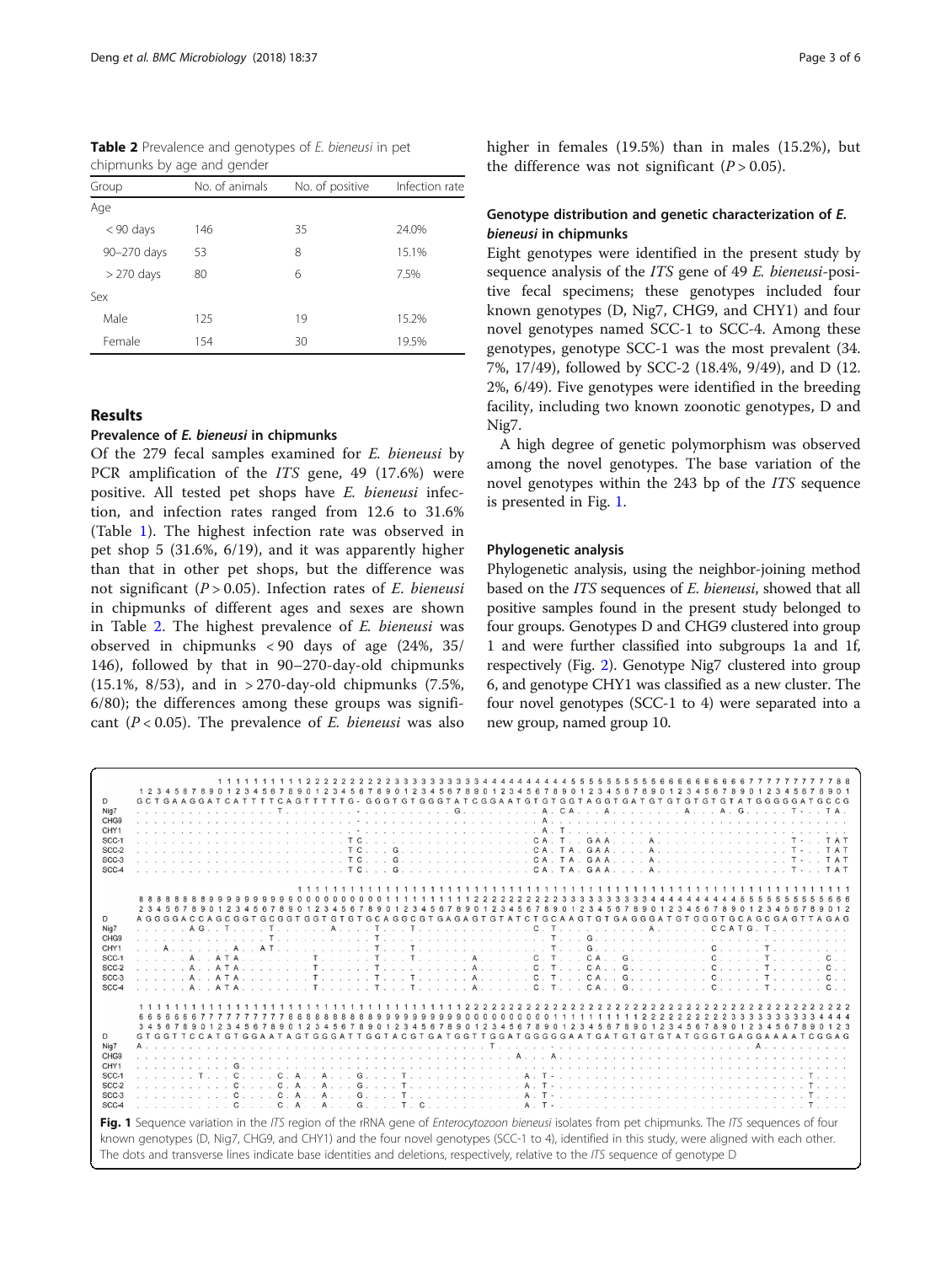Fig. 2 Phylogenetic relationship of Enterocytozoon bieneusi genotypes identified in this study and other genotypes previously deposited in GenBank as inferred by a neighbor-joining analysis of ITS sequences based on genetic distances calculated by the Kimura 2-parameter model. The number on the branches are percent bootstrapping values from 1000 replicates, with values of more than 50% shown in the tree. Each sequence is identified by its accession number, host origin, and genotype. Genotypes with open triangles and black triangles are known and novel genotypes identified in this study, respectively

87

100

99

 $74$ 

70

100

50

 $0.05$ 

JF681179-baboon-KB-5 JN997480-human-Nig4

 $\Delta$  MF410397-chipmunk-Nig7

MF410401-chipmunk-SCC-2

MF410402-chipmunk-SCC-3

MF410403-chipmunk-SCC-4

JF681180-baboon-KB6 JQ863275-wastewater-WW7 Group 7 AY237210-raccoon-WL2 Group 4

- DQ885585-dog-PtEb

DQ683749-human-CAF4 -

JX524494-Human-Nig7 MF410400-chipmunk-SCC-1 Group 6

Group  $10\,$ 

Group 5

<span id="page-3-0"></span>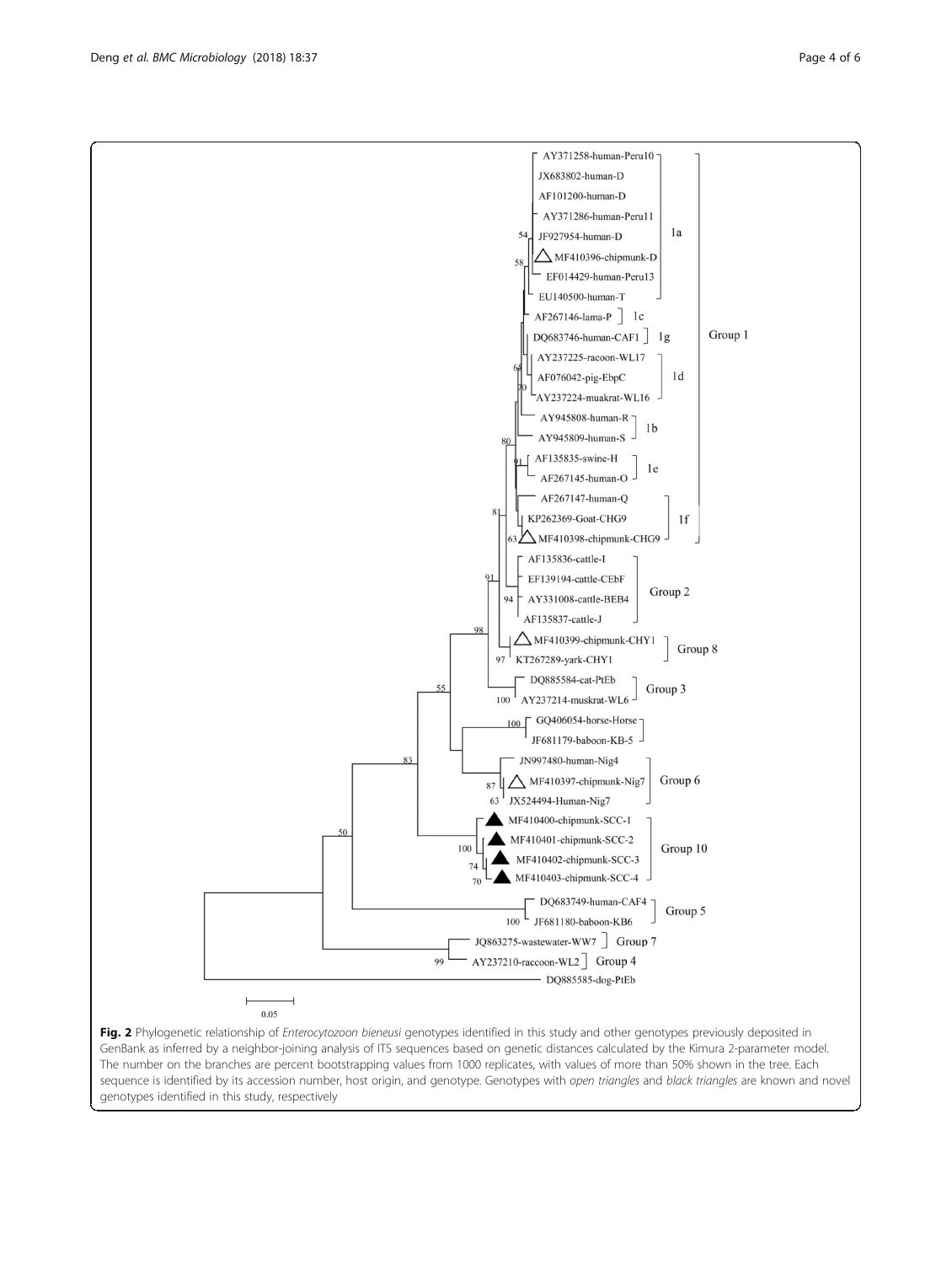## **Discussion**

In this study, we determined for the first time, the prevalence (17.6%) of E. bieneusi in chipmunks in China. At present, only two studies have described the prevalence of E. bieneusi in pet rodents in China; specifically, 3.6% of 140 pet chinchillas in Henan province and 16.7% of 144 pet red-bellied tree squirrels in Sichuan province were found to harbor this pathogen  $[6, 15]$  $[6, 15]$  $[6, 15]$  $[6, 15]$  $[6, 15]$ . However, there have been many reports of wild rodents with E. bieneusi infection, worldwide; a high prevalence (38.9%) was found in wild small rodents in Poland [\[16](#page-5-0)], 26.8% incidence was identified in wild rodents in New York [[17\]](#page-5-0), and 10.7% of wild mice were infected in the Czech Republic  $[18]$  $[18]$ , whereas the lowest prevalence  $(1.0\%)$  was identified in wild mice in Slovakia [\[19](#page-5-0)]. Differences between these studies could be explained by different geographical regions, sample sizes, management methods, age, and seasonal variations.

We also identified eight genotypes by analyzing the ITS sequences; these genotypes included four known genotypes (D, Nig7, CHG7, and CHY1) and four novel genotypes (SCC-1 to 4). In previous studies, eight genotypes (D, C, H, EbpA, Peru 8, S6, CZ3, and PigE-BITS5) were identified in wild mice in a hybrid zone across the Czech Republic-Germany border [[18\]](#page-5-0), 12 (D, gorilla 1, and WR1–10) were found in wild rodents in Poland [[16](#page-5-0)], two (D and BEB6) in pet chinchillas in China [\[15](#page-5-0)], and five (D, EbpC, SC02, CE01, and CE02) in red-bellied tree squirrels in China [[6\]](#page-5-0). Together, these results show that genotype D has widespread geographical distribution and is very common in rodents. In addition, genotype D has also been identified in various hosts in China, such as humans, non-human primates, cattle, pigs, dogs, foxes, cats, goats, horses, and sheep, as well as in wastewater [[5,](#page-5-0) [9](#page-5-0), [11](#page-5-0), [12,](#page-5-0) [20](#page-5-0)–[22](#page-5-0)]. Genotype D has already been considered as a zoonotic genotype of public health significance. Genotype Nig7 was originally reported in HIV-infected patients in Nigeria [\[23](#page-5-0)], and genotypes CHG9 and CHY1 have been previously identified in goats and yaks in China [[21,](#page-5-0) [24\]](#page-5-0), respectively. These genotypes were all identified for the first time in chipmunks in China, suggesting that chipmunks play a potential role in the transmission of E. bieneusi to humans and other animals, acting as a reservoir host.

Genetic relationships between the E. bieneusi genotypes obtained in this study and known strains were identified based on phylogenetic analysis. The two known genotypes D and CHG9 belonged to group 1, which is composed of genotypes almost exclusively from humans [\[25](#page-5-0)–[28](#page-5-0)]; this result suggested the potential for zoonotic transmission and indicates the public health significance of these genotypes [[29](#page-5-0)]. Genotype CHY1 was classified as being a member of a new cluster, which contains genotypes from different animals, such as CHB1 from bears and CHK1–2 from kangaroos [\[10](#page-5-0)]. Genotype Nig7 clustered into group 6; this group was first identified in wastewater and has been determined to be capable of infecting a broad range of hosts including humans, non-human primates, horses, and squirrels [[5,](#page-5-0) [30](#page-5-0), [31](#page-5-0)]. The remaining four novel genotypes (SCC-1) to SCC-4) were clustered into a separate cluster, which is divergent from other known genotype groups, and appears to be specific to chipmunks; we named this Group 10. However, it remains difficult to determine if the novel genotypes have the ability to cause human microsporidiosis and have a broader host spectrum; future studies should be aimed at investigating the potential of the genotypes in these groups to cause disease in humans and other animals.

## Conclusions

This is the first report of the prevalence and genotypes of E. bieneusi in chipmunks from China; this study also identified a new chipmunk-specific group, named group 10. The detection of two known genotypes (D and Nig7) that are also common to humans and the fact that the genotype CHG9 belonged to group 1 suggests that chipmunks infected with *E. bieneusi* might pose a threat as a route of transmission to humans.

#### Abbreviations

E. bieneusi: Enterocytozoon bieneusi; ITS: internal transcribed spacer; rRNA: ribosomal RNA

#### Acknowledgements

We thank Qicheng Xiao and Run Luo for collecting samples.

#### Funding

The study was financially supported by the Chengdu Giant Panda Breeding Research Foundation (CPF2014–10; CPF2014–14; CPF2015–4). The funders contributed to the study design and data collection.

#### Availability of data and materials

Representatives of all the nucleotide sequences generated in this study have been deposited in GenBank (<https://www.ncbi.nlm.nih.gov>/) under the accession numbers MF410396–MF410403. The datasets used and/or analysed during the current study are available from the corresponding author on reasonable request.

#### Authors' contributions

Experiments were conceived and designed by GP and LD. WL, ZZ1, YC, LY and HZ collected samples. Experiments were performed by LD, XH, XM, ZZ2, HF, MH, WW, YW and SC, and the data were analyzed by LD, KW and HL. The manuscript was written by LD. All authors have read and approved the submitted version of this manuscript. ZZ1 would correspond to the author furthest up on the author list.

#### Ethics approval and consent to participate

The present study protocol was reviewed and approved by the Research Ethics Committee and the Animal Ethical Committee of Sichuan Agricultural University. Permission was obtained from the shop owners or managers before the fecal specimens were collected.

#### Competing interests

The authors declare that they have no competing interests.